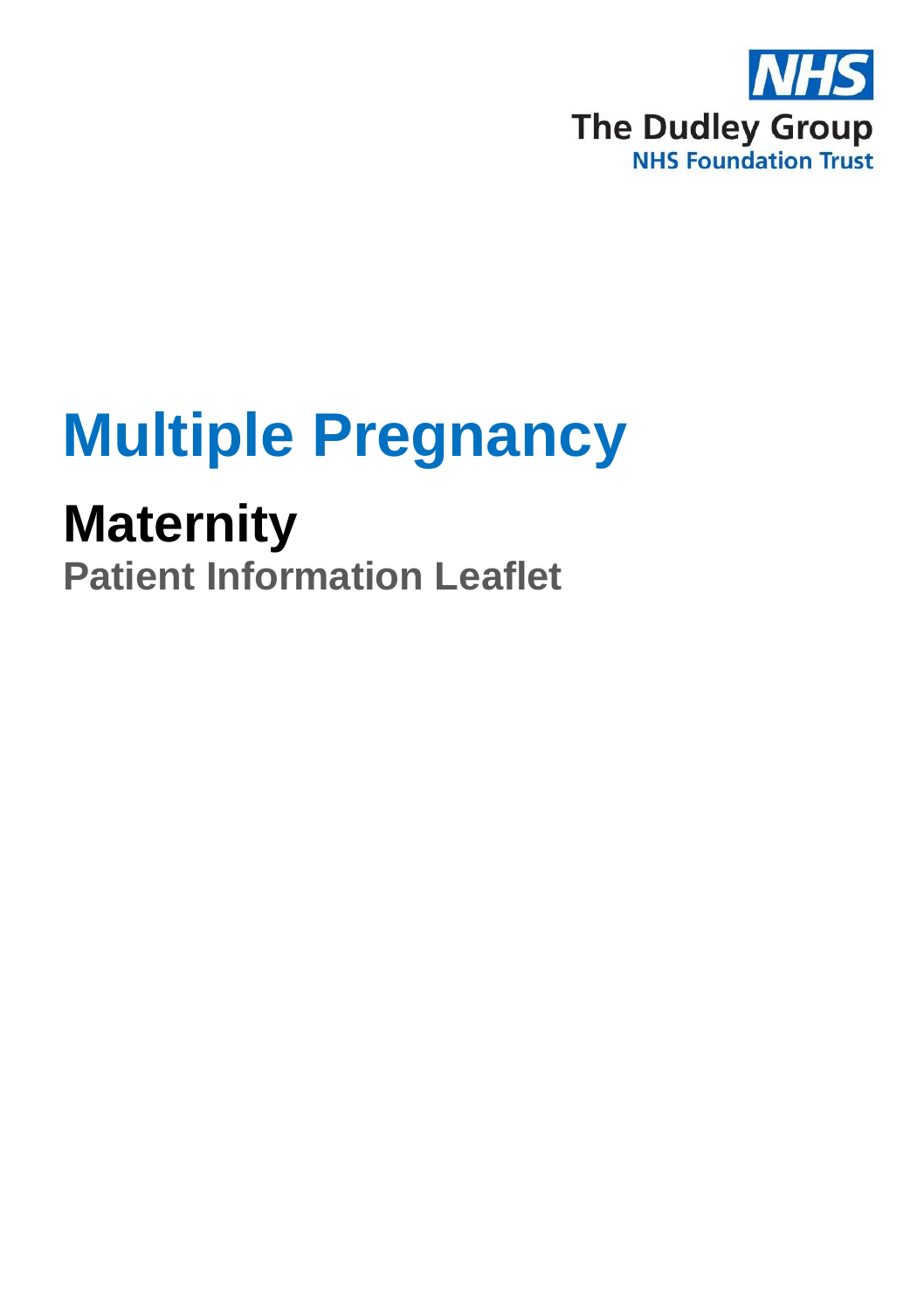#### **Introduction**

Finding out you are expecting two or more babies can be a big shock so don't be surprised if this is how you feel! Although twins are special, they are not rare. In recent years fertility treatments and the fact that women are having babies later have made multiple births more common with about 1 in every 65 births in the UK being twins, triplets or more. This is a big increase from 1984, when 1 in every 100 births was a multiple birth.

There are two types of twins, 1/3 of all twins will be identical and 2/3 non-identical.

**1. Identical (or monozygotic)**

These twins come from a single fertilised egg. The egg divides in two, creating identical twins who share the same genes. Identical twins are always the same sex, so if your twins are identical, you'll have two girls or two boys and they'll look very alike. Identical babies can also occur within a higher multiple pregnancy, for example, triplets.

**2. Non-identical (or dizygotic)**

These are the more common form of twins and they occur when two fertilised eggs implant into a woman's womb (uterus). They are no more alike than any other siblings and can be different sexes. Non-identical twins are more common in women over 35 and in those who have had fertility treatment.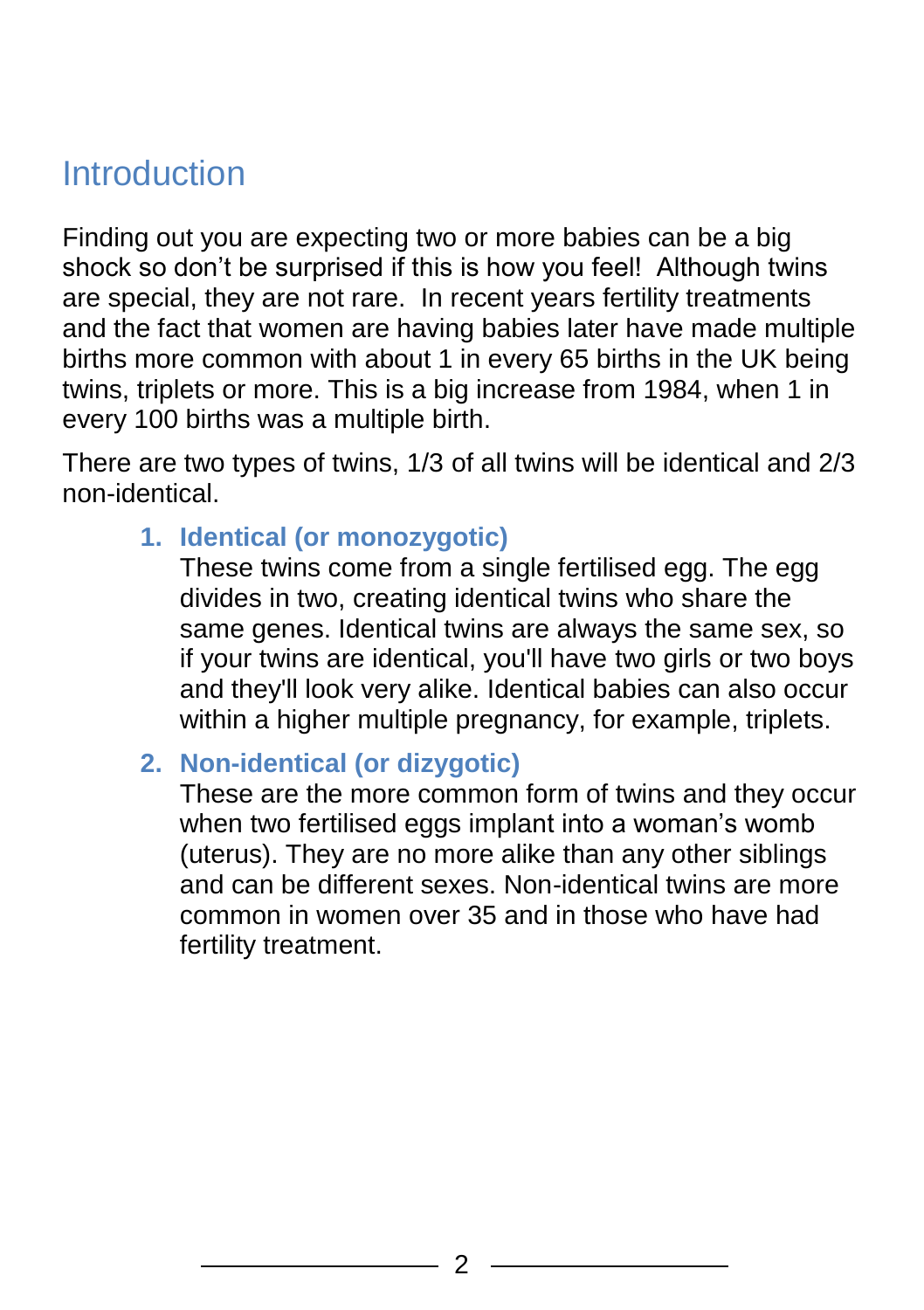There are six types of triplets:

- **1. Trichorionic triplets** Each baby has a separate placenta and amniotic sac.
- **2. Dichorionic triamniotic triplets** One baby has a separate placenta and two of the babies share a placenta.

All three babies have separate amniotic sacs.

- **3. Dichorionic diamniotic triplets** One baby has a separate placenta and amniotic sac and two of the babies share a placenta and amniotic sac.
- **4. Monochorionic triamniotic triplets** All three babies share one placenta but each has its own amniotic sac.
- **5. Monochorionic diamniotic triplets** All three babies share one placenta. One baby has a separate amniotic

sac and two babies share one sac.

**6. Monochorionic monoamniotic triplets** All three babies share a placenta and amniotic sac.

#### **Healthy eating with a multiple pregnancy**

Expecting two or more babies doesn't mean you have to eat significantly more than during a single pregnancy. However, it's normal to put on more weight than a woman who is only carrying one baby.

Aim to eat a healthy, balanced diet that includes plenty of fruit, vegetables and wholegrains. These will help you avoid constipation and provide a range of vitamins and minerals. You also need some protein foods, such as lean red meat, well-cooked eggs, and nuts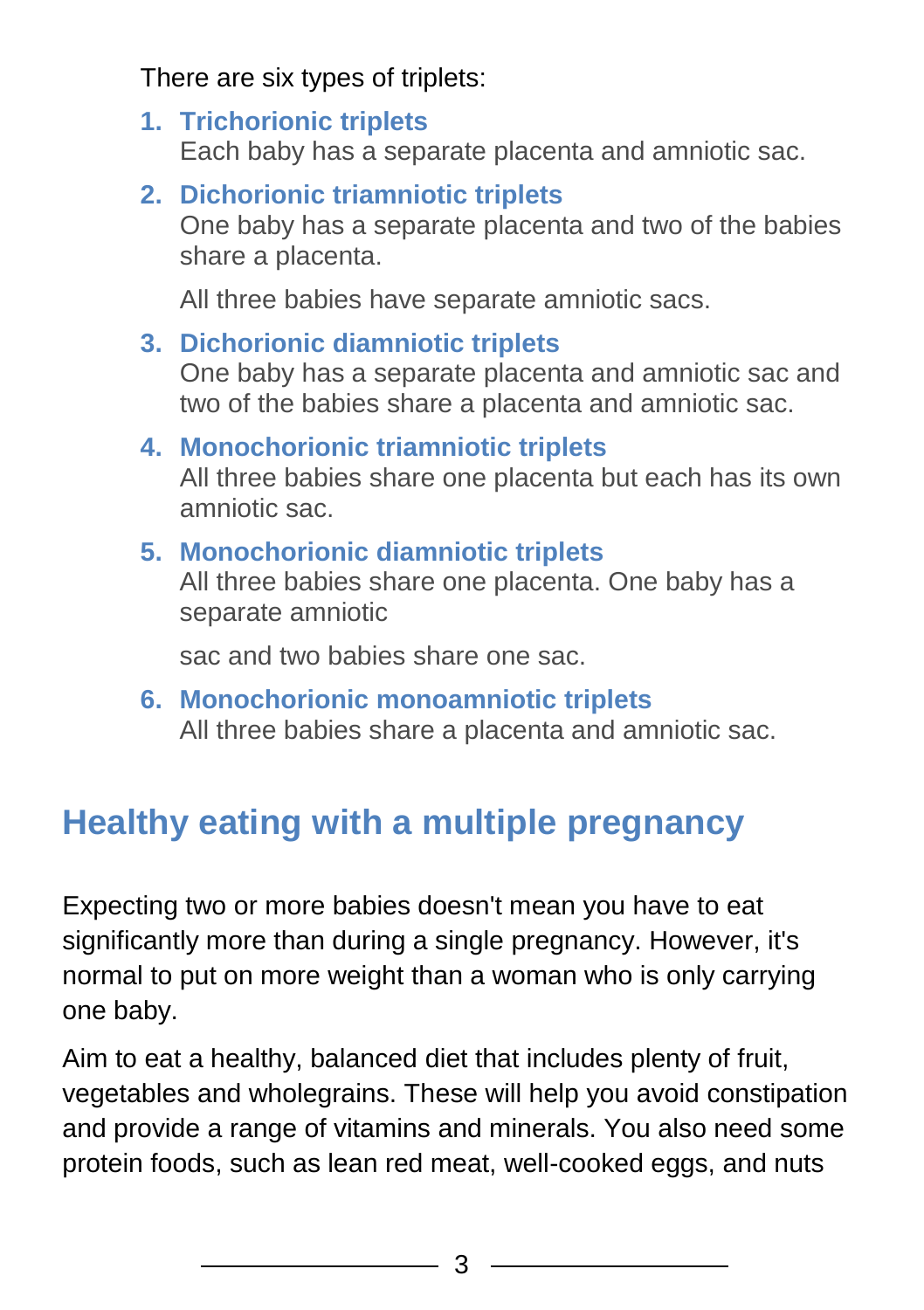and seeds. Dairy foods such as milk, cheese and yoghurt are important for calcium.

You're more at risk from [anaemia](https://www.nhs.uk/conditions/iron-deficiency-anaemia/) during a twin pregnancy. You'll be offered extra blood tests and may be offered iron supplements. Good sources of iron include lean red meat, leafy green vegetables, beans and fortified breakfast cereals.

### **Common pregnancy health worries with twins**

It's not necessarily true that you will have more [morning sickness](https://www.nhs.uk/conditions/pregnancy-and-baby/morning-sickness-nausea/) if you're expecting twins. Although some women expecting twins or more report lots of morning sickness, others don't experience any. If you do experience morning sickness, you may find it helps to eat little and often, and to avoid getting hungry.

You're more likely to experience [piles](https://www.nhs.uk/conditions/pregnancy-and-baby/piles-haemorrhoids-pregnant/) and [varicose veins](https://www.nhs.uk/conditions/varicose-veins/) during a multiple pregnancy because of the weight of your babies pressing on the blood vessels of the pelvic area. Pressure from your womb (uterus) pushing on your stomach may make you more prone to [heartburn and indigestion](https://www.nhs.uk/conditions/pregnancy-and-baby/indigestion-heartburn-pregnant/) as well.

You may also find you have [backache](https://www.nhs.uk/conditions/pregnancy-and-baby/backache-pregnant/) and [pelvic pain,](https://www.nhs.uk/conditions/pregnancy-and-baby/pelvic-pain-pregnant-spd/) particularly later in your pregnancy. Speak to your midwife who may refer you to an obstetric physiotherapist.

Doing [pelvic floor exercises](https://www.nhs.uk/chq/pages/1063.aspx?categoryid=52) regularly will help your pelvic floor get back to normal after your babies are born. Even if you've had a caesarean birth, your pelvic muscles can still be weak from your pregnancy.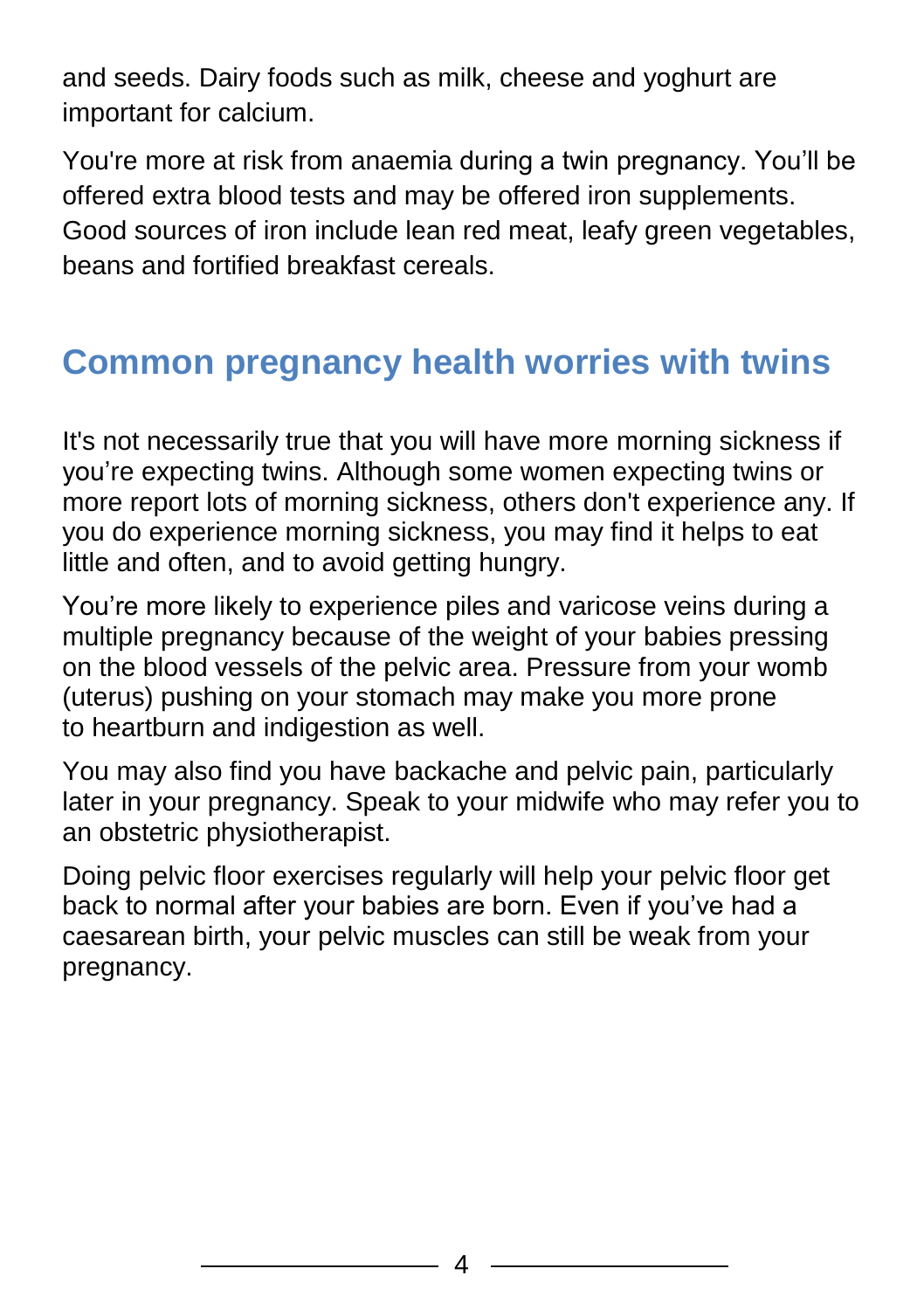#### **How will my pregnancy be managed?**

All women with multiple pregnancies will be offered more frequent scans to monitor the growth and wellbeing of the babies. The frequency of scans will depend on the type of twins you are having. Your care will be led by a consultant obstetrician (doctor who specialises in pregnancy).

#### **What problems can occur during multiple pregnancy?**

Make sure you go to all your antenatal appointments so any problems can be picked up early and treated if necessary. Twins and triplets have a higher risk of being born prematurely (before 37 weeks) and having a low birth weight of under 2.5kg (5.5lb). Triplets have a 94% chance of being born prematurely and of having a low birth weight.

Being premature increases the risk of problems after birth, such as breathing difficulties. Your obstetric team will work closely with you throughout your pregnancy and after your babies are born to help make sure you and your babies are safe and healthy.

Multiple pregnancies also have a slightly higher risk of:

- Premature labour (labour that starts before 37 weeks) so it is therefore advisable to attend antenatal classes earlier
- Vaginal bleeding before labour
- Raised blood pressure
- Diabetes in pregnancy
- Pre-eclampsia (a condition related to high blood pressure and protein in your urine)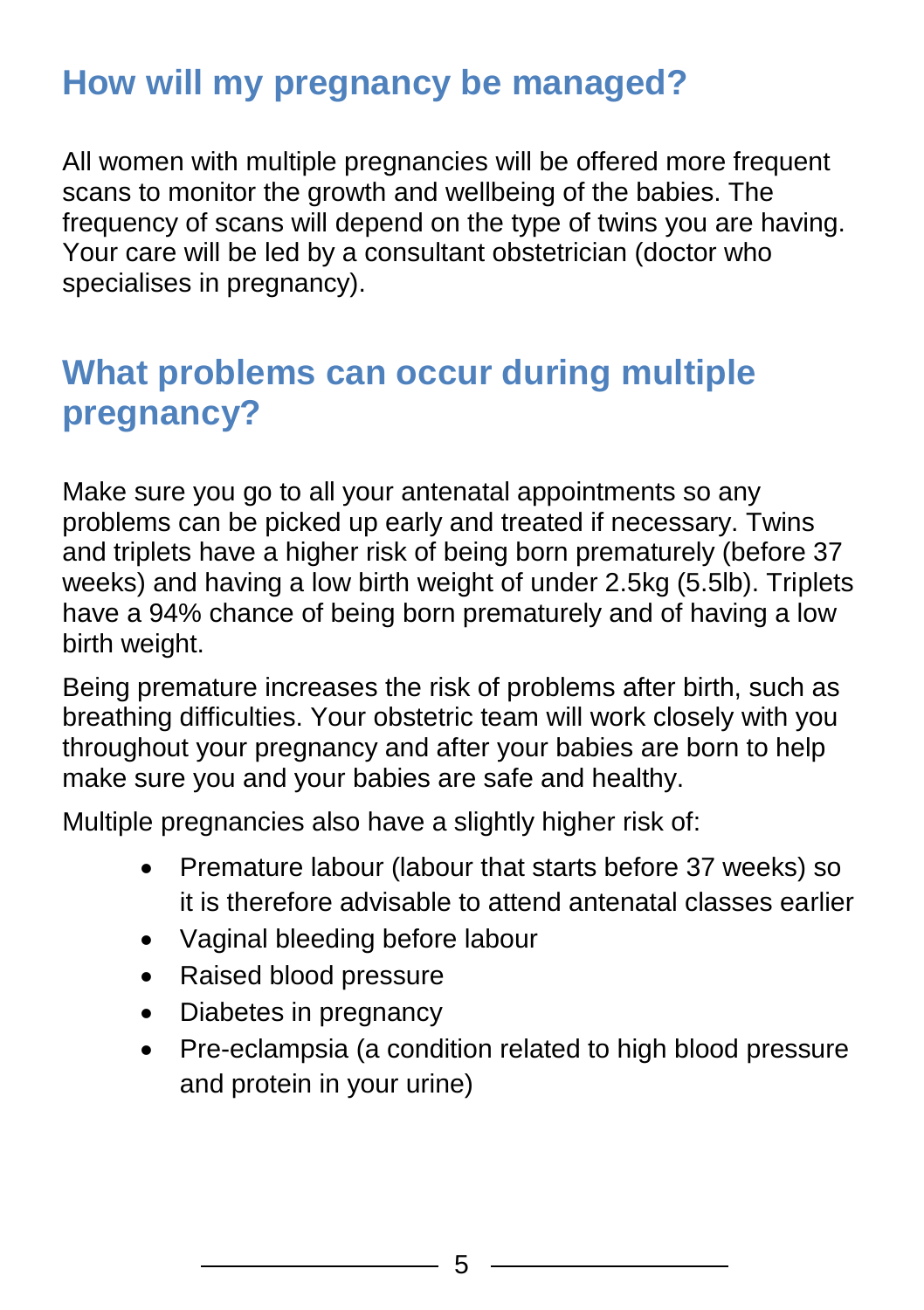#### **What choices do I have during birth?**

You will usually decide how you want to give birth together with your Obstetrician in the antenatal period, and this will depend on the position of your babies and how your pregnancy has been. Lots of women think they have to have a caesarean section with twins. In fact, more than 40% of all twins are born vaginally and the process is similar to that of a single baby. 59% of multiple births are delivered by planned caesarean section nationally.

#### **Can I breastfeed twins/triplets?**

It is possible to breastfeed twins or triplets if you wish to and many women manage this very successfully. The midwives and breast feeding support workers will give you advice and support about this throughout your pregnancy and postnatal period.

#### **Where can I find out more?**

The following websites have more information on multiple pregnancy:

- NHS Choices http://www.nhs.uk/conditions/pregnancyand-baby/pages/giving-birth-to-twins
- National Childbirth Trust http://www.nct.org.uk/birth/multiple-births
- Twins and Multiple Births Association <http://www.tamba.org.uk/home>
- Twinsclub [https://www.twinsclub.co.uk](https://www.twinsclub.co.uk/)
- Multiple Births Foundation http://www.multiplebirths.org.uk